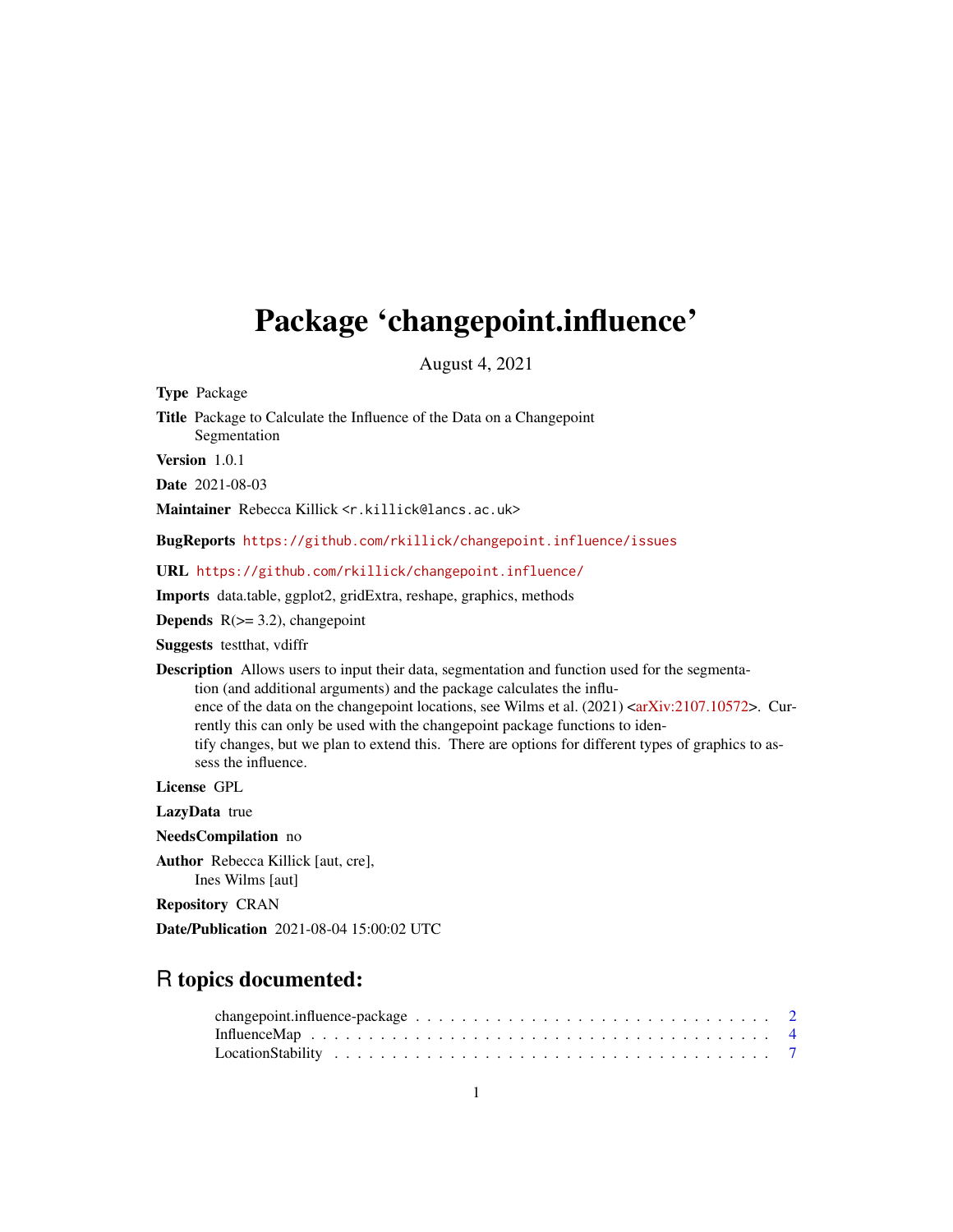<span id="page-1-0"></span>

| Index |  |  |  |  |  |  |  |  |  |  |  |  |  |  |  |  |  | 14 |
|-------|--|--|--|--|--|--|--|--|--|--|--|--|--|--|--|--|--|----|
|       |  |  |  |  |  |  |  |  |  |  |  |  |  |  |  |  |  |    |

#### changepoint.influence-package

*Package to Calculate the Influence of the Data on a Changepoint Segmentation*

#### Description

Allows users to input their data, segmentation and function used for the segmentation (and additional arguments) and the package calculates the influence of the data on the changepoint locations, see Wilms et al. (2021) <arXiv:2107.10572>. Currently this can only be used with the changepoint package functions to identify changes, but we plan to extend this. There are options for different types of graphics to assess the influence.

#### Details

The DESCRIPTION file:

| Package:     | changepoint.influence                                                                                                     |
|--------------|---------------------------------------------------------------------------------------------------------------------------|
| Type:        | Package                                                                                                                   |
| Title:       | Package to Calculate the Influence of the Data on a Changepoint Segmentation                                              |
| Version:     | 1.0.1                                                                                                                     |
| Date:        | 2021-08-03                                                                                                                |
|              | Authors@R: c(person("Rebecca", "Killick", role=c("aut","cre"),email="r.killick@lancs.ac.uk"), person("Ines", "Wilms", rol |
|              | Maintainer: Rebecca Killick <r.killick@lancs.ac.uk></r.killick@lancs.ac.uk>                                               |
|              | BugReports: https://github.com/rkillick/changepoint.influence/issues                                                      |
| URL:         | https://github.com/rkillick/changepoint.influence/                                                                        |
| Imports:     | data.table, ggplot2, gridExtra, reshape, graphics, methods                                                                |
| Depends:     | $R$ ( $>=$ 3.2), changepoint                                                                                              |
| Suggests:    | testthat, vdiffr                                                                                                          |
| Description: | Allows users to input their data, segmentation and function used for the segmentation (and additional argument            |
| License:     | GPL                                                                                                                       |
| LazyData:    | true                                                                                                                      |
| Packaged:    | 2021-06-22 15:55:29 UTC; killick                                                                                          |
| Author:      | Rebecca Killick [aut, cre], Ines Wilms [aut]                                                                              |

Index of help topics:

| InfluenceMap       | Influence Map Graphic       |
|--------------------|-----------------------------|
| LocationStability  | Location Stability Graphic  |
| ParameterStability | Parameter Stability Graphic |
| StabilityOverview  | Stability Overview Graphic  |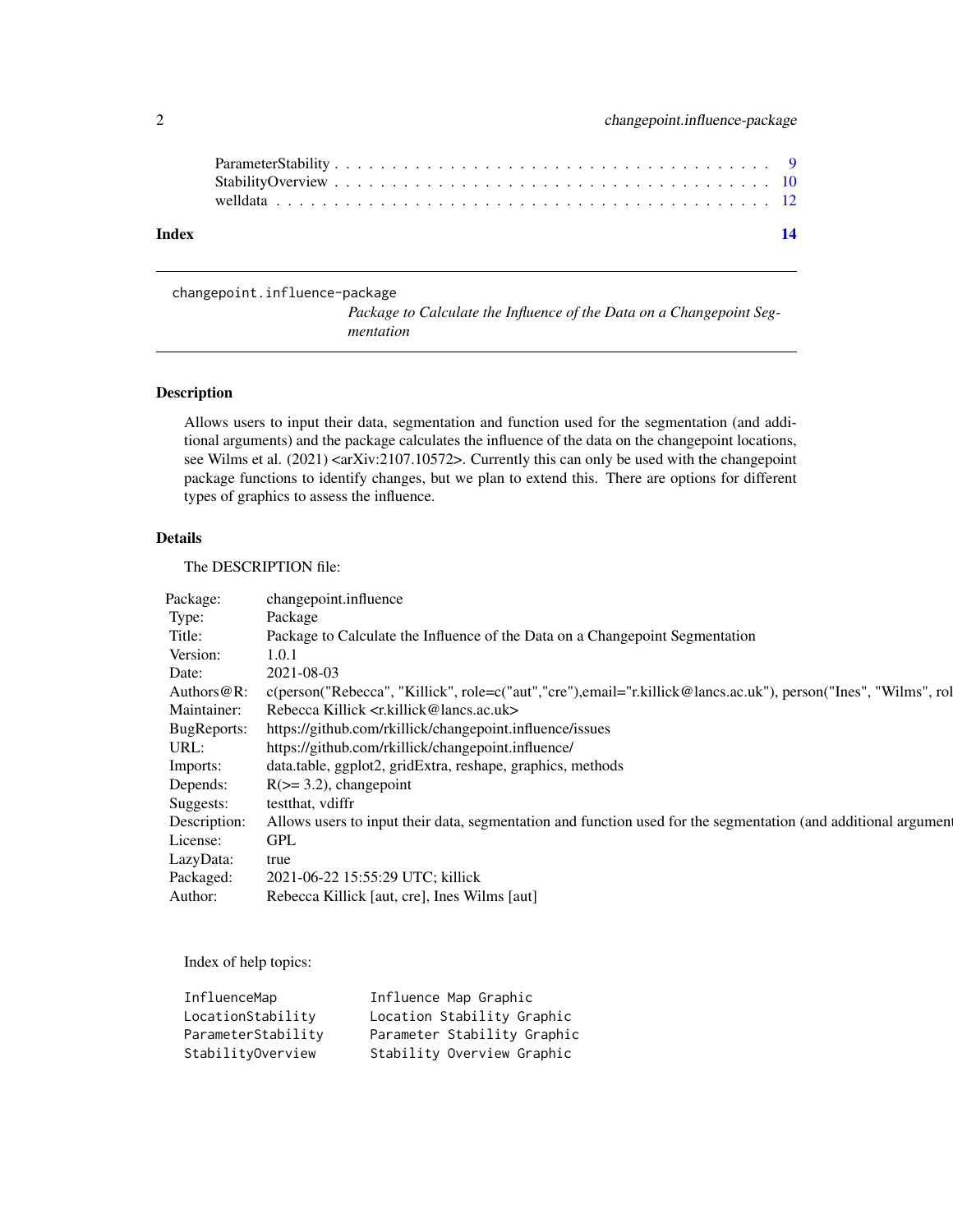<span id="page-2-0"></span>changepoint.influence-package

```
Package to Calculate the Influence of the Data
                    on a Changepoint Segmentation
welldata Welllog data
```
The package allows users to input their data, segmentation and function used for the segmentation (and additional arguments) and the package calculates the influence of the data on the changepoint locations.

The influence() function is the first port of call to calculate the influence. We provide two methods for influence detection, via "delete" and "outlier" options which respectively consider the effect of deleting a data point or making it an outlier. Currently we provide this method for cpt objects (as generated by the "changepoint" package) but plan to extend this to other objects in the future. Please add requests for objects to include to our github issues.

Users are encouraged to explore the documentation for the StabilityOverview() graphic, followed by the LocationStability() and ParameterStability() graphics for a more granual view, followed by the InfluenceMap() as the highest level of detail.

#### Author(s)

NA

Maintainer: Rebecca Killick <r.killick@lancs.ac.uk>

#### References

Wilms I, Killick R, Matteson DS (2021) Graphical Influence Diagnostics for Changepoint Models, *ArxiV: 2107.10572*

#### See Also

[StabilityOverview](#page-9-1), [LocationStability](#page-6-1), [ParameterStability](#page-8-1), [InfluenceMap](#page-3-1)

#### Examples

```
#### Load the data in the R package changepoint.influence ####
data("welldata")
welllog = welldata[1001:2000] # Extract the mid section of the data as analyzed in other papers
n = length(welllog)
var = NULL; for (i in 30:1000){var[i]=var(welllog[(i-29):i])}
welllogs = welllog/sqrt(median(var, na.rm = TRUE))
# rescale the data to have unit variance across time,
# note that there may still be changes in variance across the series.
#### Apply PELT to the welllog data ####
out.PELT = cpt.mean(welllogs, method = 'PELT')
#### Calculate the influence measures ####
welllogs.inf = influence(out.PELT)
# the code extracts all the details of the original cpt.mean() function call
# and uses these in the calculation of the influence for the modified data.
```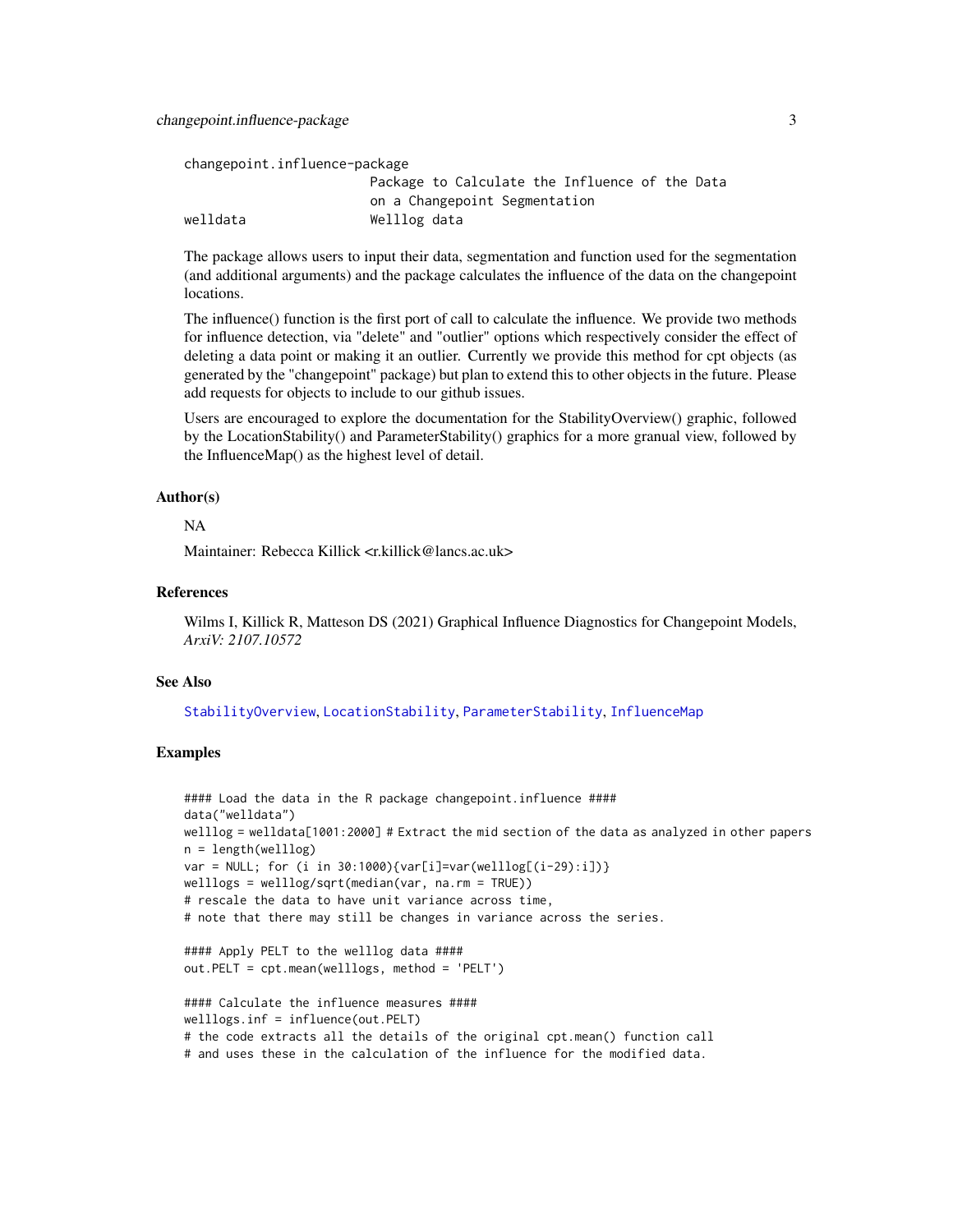```
#### Stability Dashboards ####
StabilityOverview(welllogs, cpts(out.PELT), welllogs.inf, las = 1,ylab='Nuclear-Magnetic Response',
 legend.args=list(display=TRUE,x="bottomright",y=NULL,cex=1.5,bty="n",horiz=FALSE,xpd=FALSE))
# We can specify where the legend will sit in the graphic via the legend.args
# which are passed to the legend() function. We can also include additional arguments
# to pass to the plotting such as las=1 here.
#### Location Stability plot ####
exp.seg=LocationStability(cpts(out.PELT), welllogs.inf, type = 'Difference', cpt.lwd = 4, las = 1)
# Note that if the expected segmentation is not provided, it will be calcuated and then
# returned so that the user can avoid calculating this again in other plot calls.
#### Parameter Stability plot ####
ParameterStability(welllogs.inf, original.mean = rep(param.est(out.PELT)$mean,
  times=diff(c(0,out.PELT@cpts))), las = 1, ylab = 'Nuclear-Magnetic Response')
# Note that the original.mean argument is provided for each timepoint so is a length n vector.
#### Influence Map ####
## Not run:
library(ggplot2)
welllogs.inf = influence(out.PELT, method = "delete")
InfluenceMap(cpts(out.PELT),welllogs.inf,data=welllogs,include.data=TRUE,
    ylab='Nuclear-Magnetic\n Response',
    ggops=theme(axis.text=element_text(size=15),axis.title=element_text(size=20),
      plot.title=element_text(size=25)))
# The InfluenceMap uses ggplot2 functions, thus you can add theme options via the ggops argument.
# Here we change the text sizes to ensure readable titles and labels for a report.
welllogs.inf = influence(out.PELT, method = "outlier")
InfluenceMap(cpts(out.PELT), welllogs.inf, data = welllogs, include.data = TRUE,
   ylab='Nuclear-Magnetic\n Response')
## End(Not run)
```
<span id="page-3-1"></span>InfluenceMap *Influence Map Graphic*

#### **Description**

Plots the highest detail level of the changepoint location stability according to the influence measure.

#### Usage

```
InfluenceMap(original.cpts, influence, resid=NULL,data=NULL,include.data=FALSE,
influence.col=c("#0C4479","white","#AB9783"),cpt.col=c("#009E73", "#E69F00", "#E41A1C"),
cpt.lty=c("dashed","dotdash","dotted"),ylab='',ggops=NULL)
```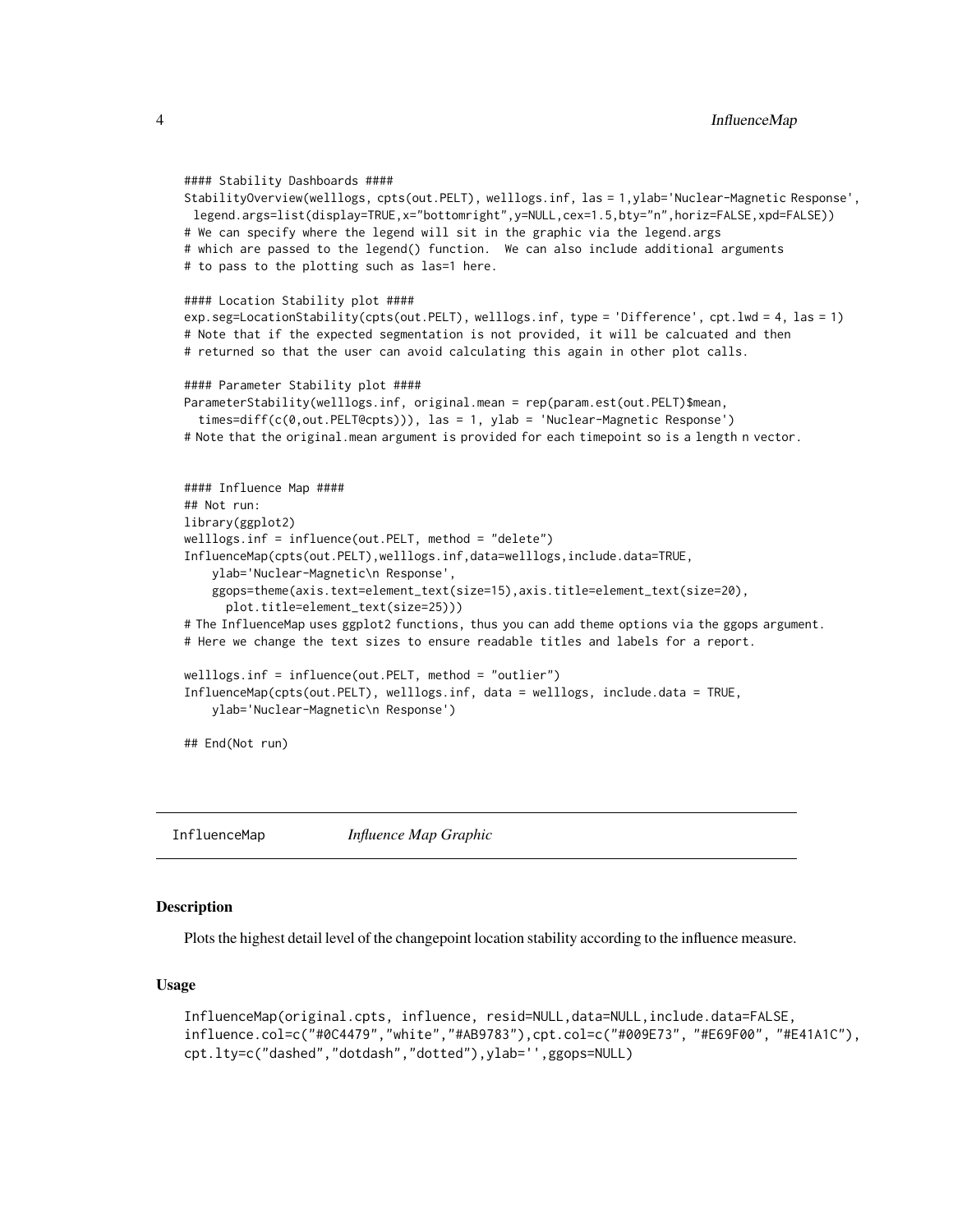#### InfluenceMap 5

#### **Arguments**

| original.cpts | An ordered vector of the changepoint locations found by your favourite change-<br>point method.                                                                                                                                                                                                                                                  |
|---------------|--------------------------------------------------------------------------------------------------------------------------------------------------------------------------------------------------------------------------------------------------------------------------------------------------------------------------------------------------|
| influence     | The influence as calculated the influence () function provided within this pack-<br>age. This is a list object.                                                                                                                                                                                                                                  |
| resid         | An nxn matrix containing the difference of the observed class (influence) from<br>the expected class at each datapoint. If this is left as NULL, it will be calculated<br>and returned to the user.                                                                                                                                              |
| data          | A vector containing the data on which you have run your changepoint method.                                                                                                                                                                                                                                                                      |
| include.data  | Is a plot of the data to be included above the histogram. Default is FALSE.                                                                                                                                                                                                                                                                      |
| influence.col | A length 3 vector giving the lower, middle (0) and upper bounds for the influence<br>map colour grading. Note that you should choose these colours to not conflict<br>with the colours used for cpt.col. We advise using "white" for the middle<br>choice as this provides a clean (majority white) heatmap.                                     |
| cpt.col       | Colour of the original. cpts lines when plotted. We need three colours spec-<br>ified here, corresponding to the "stable", "unstable" and "outlier" categories re-<br>spectively. These are plotted on the Influence Map as well as the original data<br>if include .data=TRUE. Any values accepted by the col plotting argument are<br>allowed. |
| cpt.lty       | Line type of the original.cpts lines when plotted. We need three line types<br>specified here, corresponding to the "stable", "unstable" and "outlier" categories<br>respectively. Any values accepted by the 1ty plotting argument are allowed.<br>Only used if include.data=TRUE.                                                              |
| ylab          | The label for the y-axis, character vector expected.                                                                                                                                                                                                                                                                                             |
| ggops         | Any other settings to be passed to the ggplot() function. Note that you will<br>need to library (ggplot2) if calling ggplot functions in arguments. See exam-<br>ples.                                                                                                                                                                           |

#### Details

This function creates the highest detail graphic to display the results of a changepoint influence analysis on the location of the changepoints. The graphic is an nxn heatmap of the difference between the observed segmentations under the "delete" or "outlier" Influence analysis and the expected segmentation. Note that the expected segmentations take into account the fact that a changepoint at a timepoint, say 100, will move (to 99) when a timepoint prior to it is deleted and that adding an outlier will introduce new changepoints.

Datapoints on the vertical axis without a single coloured co-ordinate on the horizontal axis can be considered as non-influential since they do not trigger any changepoint instability. Rows with coloured pixels correspond to data points which are instability triggers.

How to interpret the Influence Map (please also read the paper in the references for fuller details):

• colouring:Colouring above the diagonal indicates that an al-teration of the corresponding data point (on the vertical axis) affects earlier data points,colouring below the diagonal indicates that subsequent data points are affected.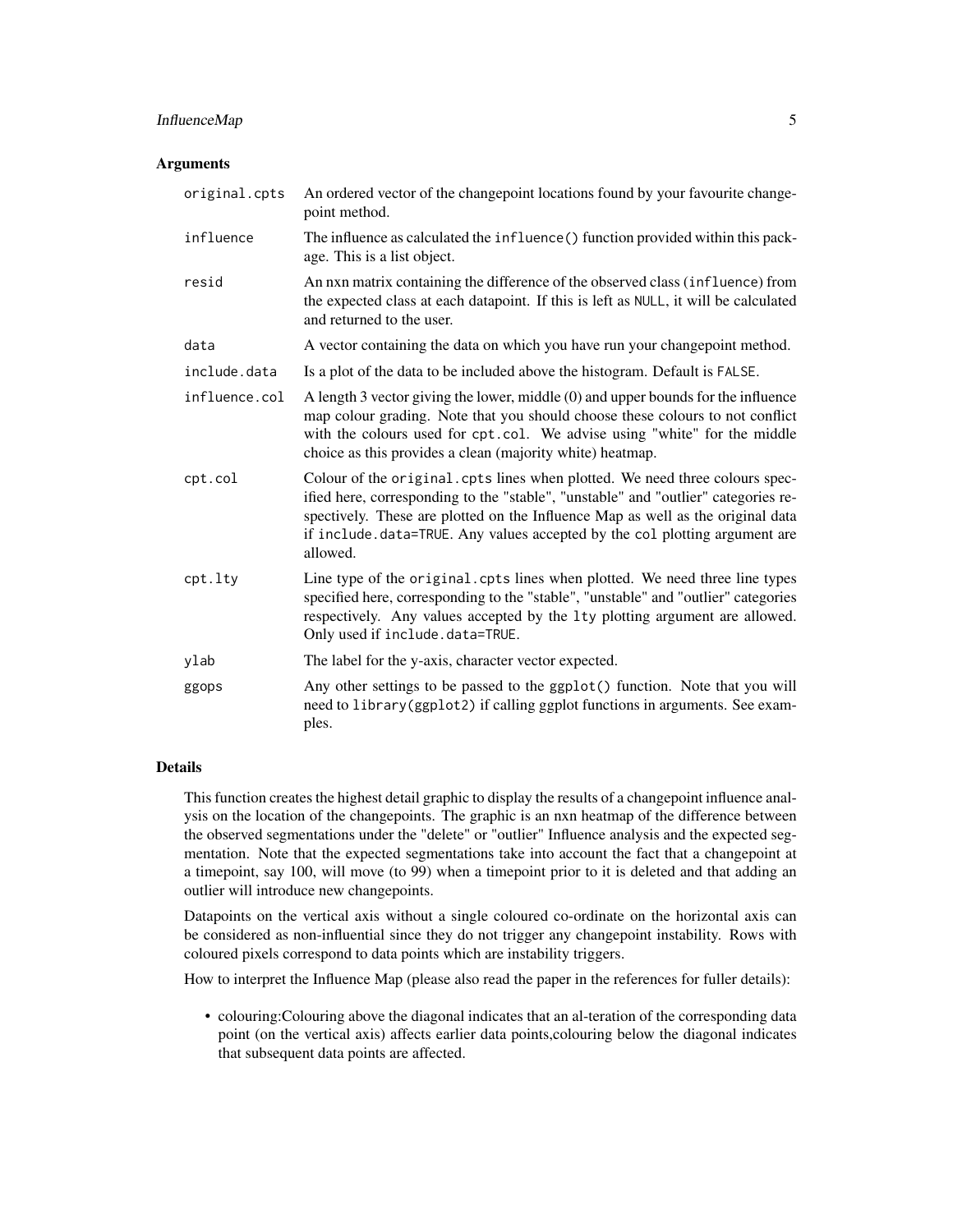- <span id="page-5-0"></span>• horizonal span:A stop in colouring indicates that change-points have moved, while a continuation of colouring to the last data point indicates that, in total, fewer or additional changepoints are detected.
- local vs global:Most colouring originates on the diagonal,thereby indicating that a data point's alteration mainly affects neighbouring data points that most often belong to the same segment. By contrast, in some cases a coloured pixel may originate away from the diagonal, thereby exercising global influence.
- height:All data points (on the vertical axis) that appear in the coloured area are influential and assert influence over the corresponding data points on the horizontal axis. The height can be seen as the extent to which instability arises in this influential region.

#### Value

The function returns a plot denoted the Influence Map. If resid=NULL then the residuals (observed class - expected class) are also returned.

#### Author(s)

Rebecca Killick

#### References

Wilms I, Killick R, Matteson DS (2021) Graphical Influence Diagnostics for Changepoint Models, *ArxiV: 2107.10572*

#### See Also

[influence](#page-0-0), [StabilityOverview](#page-9-1), [ParameterStability](#page-8-1), [LocationStability](#page-6-1)

#### Examples

```
#### Generate Simulated data example ####
set.seed(30)
x=c(rnorm(50),rnorm(50,mean=5),rnorm(1,mean=15),rnorm(49,mean=5),rnorm(50,mean=4))
xcpt = cpt.mean(x,method='PELT') # Get the changepoints via PELT
```

```
#### Influence Map ####
## Not run:
library(ggplot2)
x.inf = influence(xcpt, method = "delete")
InfluenceMap(cpts(xcpt), x.inf, data = x, include.data = TRUE,
   ggops = theme(axis.text = element_text(size=15), axis.title = element_text(size=20),
   plot.title = element_text(size=25)))
```

```
x.inf = influence(xcpt, method = "outlier")
InfluenceMap(cpts(xcpt), x.inf, data=x, include.data = TRUE,
   ggops = theme(axis.text = element_text(size=15), axis.title = element_text(size=20),
   plot.title = element_text(size=25)))
```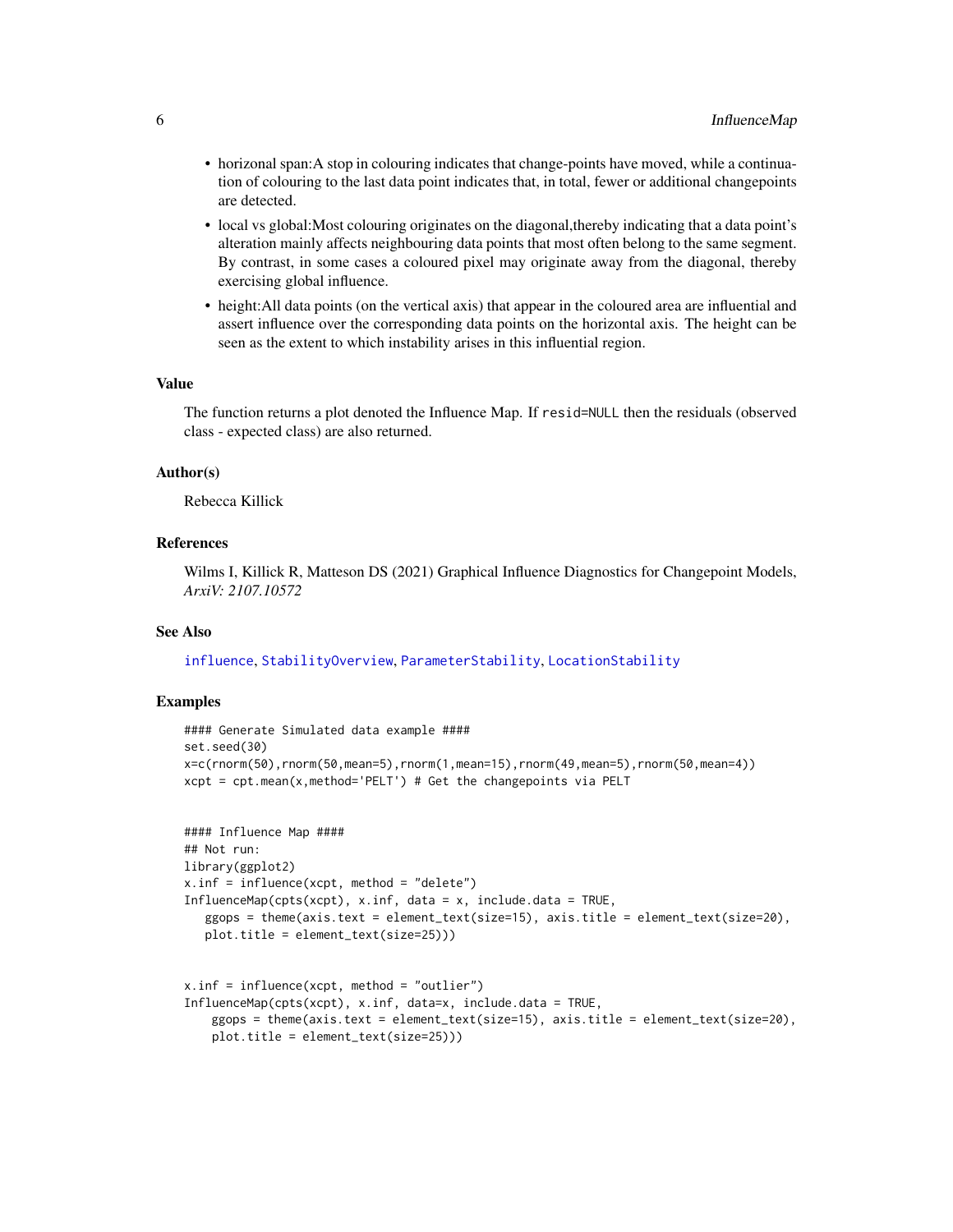<span id="page-6-0"></span>## End(Not run)

<span id="page-6-1"></span>LocationStability *Location Stability Graphic*

#### Description

Plots the middle detail level of the changepoint location stability according to the influence measure.

#### Usage

```
LocationStability(original.cpts, influence, expected.class=NULL,
  type=c("Difference","Global","Local"),data=NULL,include.data=FALSE,cpt.lwd=4,
 cpt.col=c("#009E73", "#E69F00", "#E41A1C"),cpt.lty=c("dashed","dotdash","dotted"),
 ylab='',xlab='Index',...)
```
#### Arguments

| original.cpts | An ordered vector of the changepoint locations found by your favourite change-<br>point method.                                                                                                                                                                                                                                                                                                                                                                                                                          |
|---------------|--------------------------------------------------------------------------------------------------------------------------------------------------------------------------------------------------------------------------------------------------------------------------------------------------------------------------------------------------------------------------------------------------------------------------------------------------------------------------------------------------------------------------|
| influence     | The influence as calculated the influence() function provided within this pack-<br>age. This is a list object.                                                                                                                                                                                                                                                                                                                                                                                                           |
|               | expected.class Only needed for type="Difference". An nxn matrix containing the expected<br>class of each datapoint from the original.cpts segmentation under perturba-<br>tion of each datapoint. If this is left as NULL and type="Difference", it will be<br>calculated and returned to the user.                                                                                                                                                                                                                      |
| type          | The type of Location Stability plot, can be "Difference", "Global" or "Local".<br>If all three are listed (as in the default) then three graphs will be plotted. type="Difference"<br>will histogram the difference between the observed and expected segmenta-<br>tions at each of the datapoints. type="Global" will histogram the observed<br>segmentations. type="Local" will histogram the observed segmentations with<br>the original.cpts locations removed. See details for more description of the<br>graphics. |
| data          | A vector containing the data on which you have run your changepoint method.                                                                                                                                                                                                                                                                                                                                                                                                                                              |
| include.data  | Is a plot of the data to be included above the histogram. Default is FALSE.                                                                                                                                                                                                                                                                                                                                                                                                                                              |
| cpt.lwd       | The line width to be used when plotting the original. cpts on the data. Stan-<br>dard 1wd values allowed. A single value is expected.                                                                                                                                                                                                                                                                                                                                                                                    |
| cpt.col       | Colour of the original. cpts lines when plotted. We need three colours spec-<br>ified here, corresponding to the "stable", "unstable" and "outlier" categories re-<br>spectively. Any values accepted by the col plotting argument are allowed.                                                                                                                                                                                                                                                                          |
| cpt.          | Line type of the original.cpts lines when plotted. We need three line types<br>specified here, corresponding to the "stable", "unstable" and "outlier" categories<br>respectively. Any values accepted by the 1ty plotting argument are allowed.                                                                                                                                                                                                                                                                         |
| ylab, xlab    | The labels for the x- and y-axis, character vector expected.                                                                                                                                                                                                                                                                                                                                                                                                                                                             |
| $\cdots$      | Any other arguments to be passed to the plot() or equivalently hist() func-<br>tion.                                                                                                                                                                                                                                                                                                                                                                                                                                     |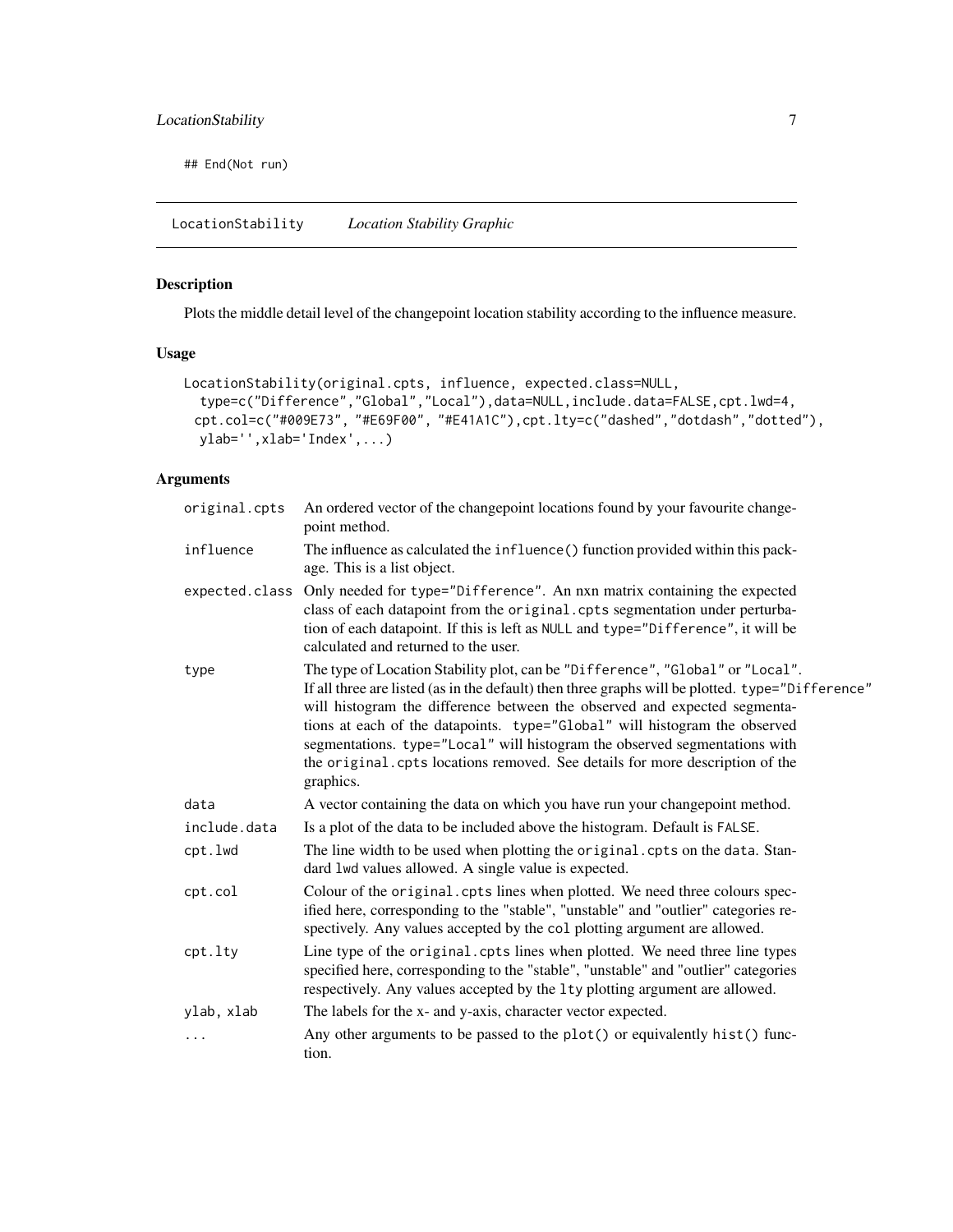#### <span id="page-7-0"></span>Details

This function creates a more granular graphic to display the results of a changepoint influence analysis on the location of the changepoints. The graphic is a histogram of the observed segmentations under the "delete" or "outlier" Influence analysis. The colour and line type of the bars at the original.cpts locations reflect their stability. The first value of their arguments denotes a stable changepoint - which appears at the same location in all influence segmentations. The second argument denotes an unstable changepoint - which doesn't appear at the same location in all influence segmentations, either it moves or is deleted. The third argument denotes changepoint locations which are deemed outliers as two changepoints occur at consecutive locations (surrounding the outlying observation). Please note that the type="Global" only uses colour and not line type.

type="Difference" gives the difference between the observed and expected changepoint segmentations under the "delete" or "outlier" Influence analysis. A positive value can only occur where a changepoint is contained in the observed segmentations but is not present in the expected (an additional changepoint time). A negative value can only occur at the original changepoint location where the changepoint is not present in atleast one of the observed segmentations. Note that the expected segmentations take into account the fact that a changepoint at a timepoint, say 100, will move (to 99) when a timepoint prior to it is deleted.

type="Global" histograms the observed segmentations. Colour is added to the original changepoint locations and a horizontal (light grey) line is added to the plot to denote the maximum count. Any original changepoint bars that do not meet this grey line indicates that the changepoint is unstable as it either moves or is deleted in atleast one of the observed segmentations. For large datasets this can be difficult to view what is going on at any locations that appear as black bars as these are typically small counts. Hence the inclusion of the "Local" option.

type="Local" histograms the observed segmentations with the original changepoint locations removed. This is to allow users to see the smaller counts that can be masked in larger datasets. These are the locations where either original changepoints move to or additional changepoints are added.

#### Value

The function returns plot(s) and a list containing the labels of the original.cpts as either "stable", "unstable", or "outlier". If type="Difference" and expected.class=NULL then the expected class is also returned as the first element of the list.

#### Author(s)

Rebecca Killick

#### References

Wilms I, Killick R, Matteson DS (2021) Graphical Influence Diagnostics for Changepoint Models, *ArxiV: 2107.10572*

#### See Also

[influence](#page-0-0), [StabilityOverview](#page-9-1),[ParameterStability](#page-8-1),[InfluenceMap](#page-3-1)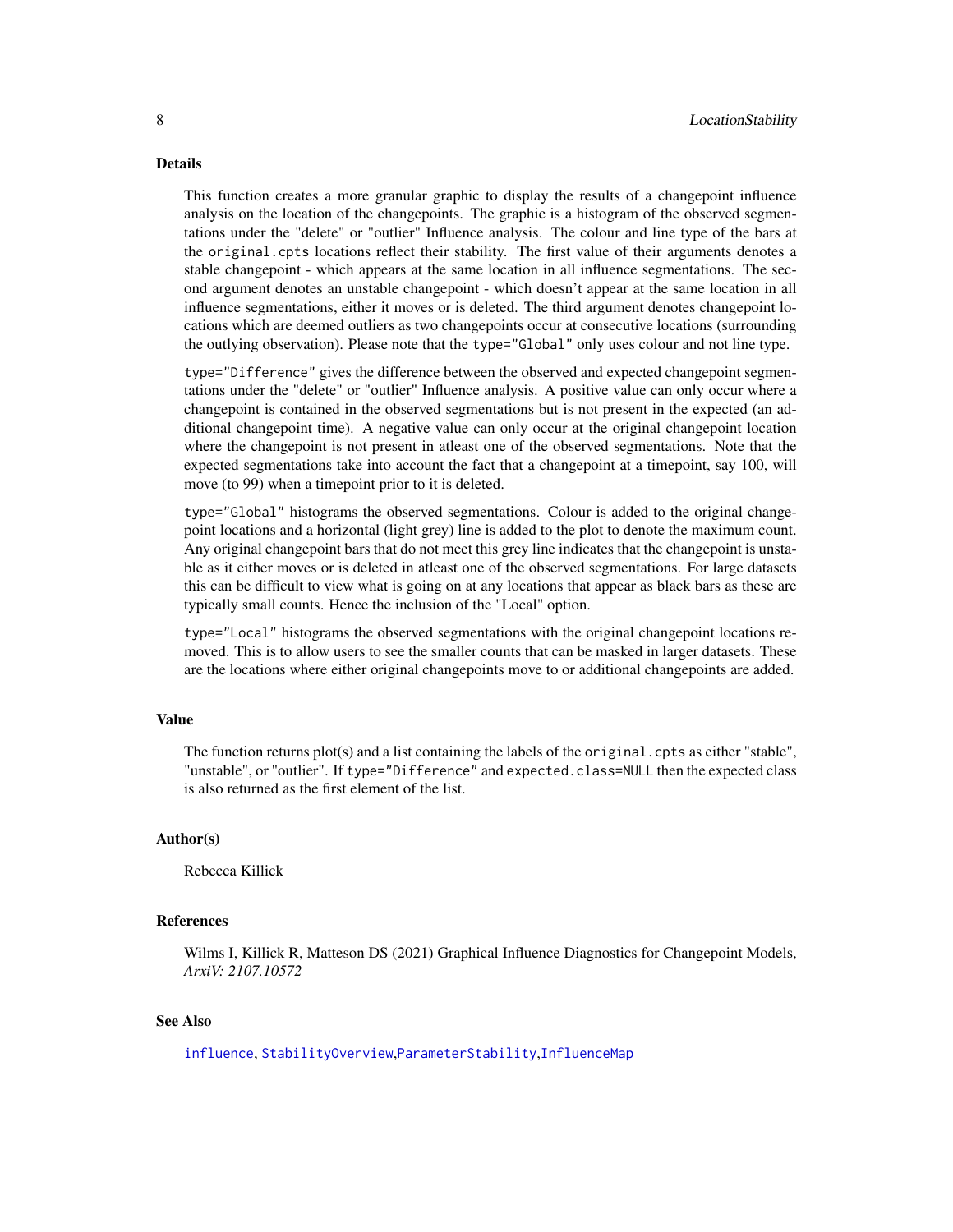#### <span id="page-8-0"></span>ParameterStability 9

#### Examples

```
#### Generate Simulated data example ####
set.seed(30)
x = c(rnorm(50), rnorm(50, mean = 5), rnorm(1, mean = 15), rnorm(49, mean = 5), rnorm(50, mean = 4))xcpt = cpt.mean(x,method='PELT') # Get the changepoints via PELT
#### Get the influence for both delete and outlier options ####
x.inf = influence(xcpt)#### Location Stability Difference plot ####
exp.class=LocationStability(cpts(xcpt), type = 'Difference', x.inf, cpt.lwd = 4, las = 1)
# note that the expected.class is also returned
#### Location Stability Global plot ####
exp.class=LocationStability(cpts(xcpt), type = 'Global', x.inf, cpt.lwd = 4, las = 1)
#### Location Stability Local plot ####
exp.class=LocationStability(cpts(xcpt), type = 'Local', x.inf, cpt.lwd = 4, las = 1)
```
<span id="page-8-1"></span>ParameterStability *Parameter Stability Graphic*

#### Description

Plots the middle detail level of the changepoint parameter stability according to the influence measure.

#### Usage

```
ParameterStability(influence,original.mean=NULL,digits=6,ylab='',xlab='Index',
 cpt.col='red',cpt.width=3,...)
```
#### Arguments

| influence     | The influence as calculated the influence () function provided within this pack-<br>age. This is a list object.                                                                           |
|---------------|-------------------------------------------------------------------------------------------------------------------------------------------------------------------------------------------|
| original.mean | A vector, <i>length n</i> , of the mean under the original segmentation at each time-<br>point.                                                                                           |
| digits        | The number of significant figures to round the mean values to before plotting.<br>(Purely to reduce the number of points plotted to make the graphics smaller for<br>storage and loading) |
| ylab, xlab    | The labels for the x- and y-axis, character vector expected.                                                                                                                              |
| cpt.col       | Colour of the original parameter vector when plotted. Any values accepted by<br>the col plotting argument are allowed.                                                                    |
| cpt.width     | Width of the original parameter vector when plotted. Any values accepted by<br>the lwd plotting argument are allowed.                                                                     |
| $\ddotsc$     | Any other arguments to be passed to the plot() function.                                                                                                                                  |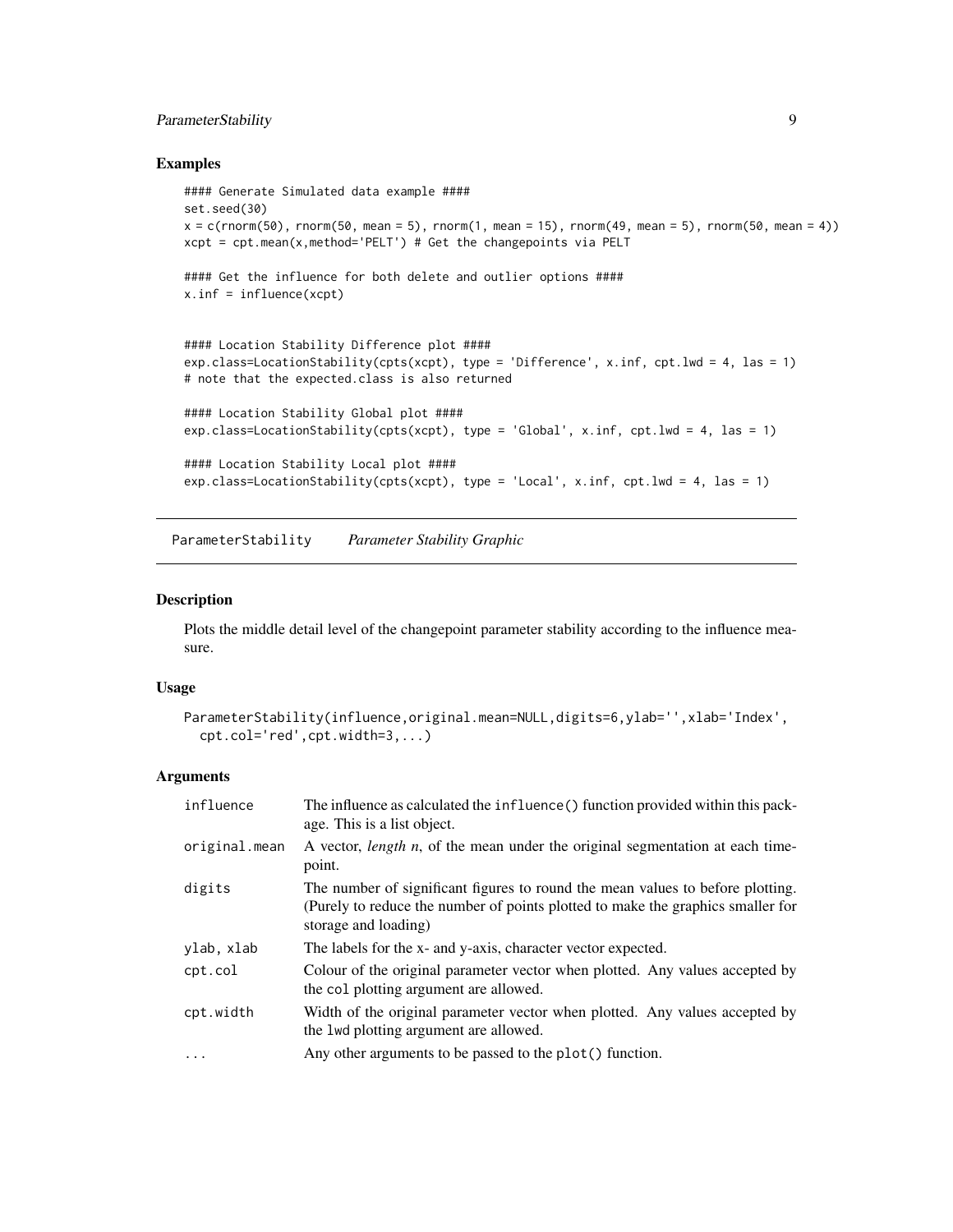#### Details

This function creates a more granular graphic to display the results of a changepoint influence analysis on the estimated segment parameter. The graphic depicts the observed segment parameters under the "delete" or "outlier" Influence analysis. The intensity of the grey denotes how often that parameter values was seen across all segmentations. We overlay this with the original segment parameters.

#### Value

The function returns a plot (silently).

#### Author(s)

Rebecca Killick

#### References

Wilms I, Killick R, Matteson DS (2021) Graphical Influence Diagnostics for Changepoint Models, *ArxiV: 2107.10572*

#### See Also

[influence](#page-0-0), [StabilityOverview](#page-9-1),[LocationStability](#page-6-1),[InfluenceMap](#page-3-1)

#### Examples

```
#### Generate Simulated data example ####
set.seed(30)
x=c(rnorm(50),rnorm(50,mean=5),rnorm(1,mean=15),rnorm(49,mean=5),rnorm(50,mean=4))
xcpt = cpt.mean(x,method='PELT') # Get the changepoints via PELT
```

```
#### Get the influence for both delete and outlier options ####
x.inf = influence(xcpt)
```

```
#### Parameter Stability plot ####
ParameterStability(x.inf, original.mean = rep(param.est(xcpt)$mean,
  times=diff(c(0,xcpt@cpts))), las = 1)
# note that the original mean is an n length vector and you can use the above code
# to get this from the original changepoint locations.
```
<span id="page-9-1"></span>StabilityOverview *Stability Overview Graphic*

#### Description

Plots the overview of the stability according to the influence measure.

<span id="page-9-0"></span>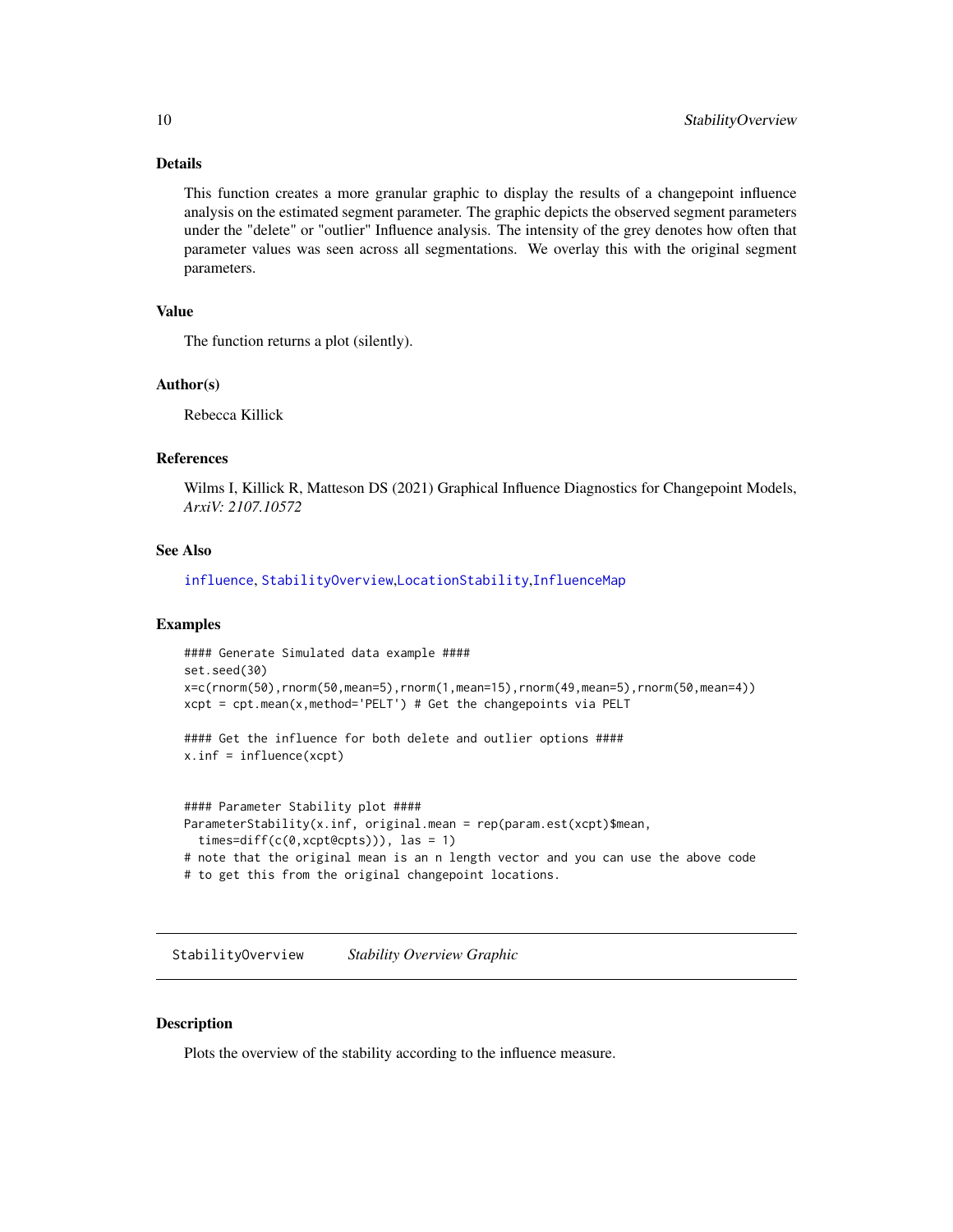#### StabilityOverview 11

#### Usage

```
StabilityOverview(data, original.cpts, influence,cpt.lwd=2,
 cpt.col=c("#009E73", "#E69F00", "#E41A1C"),cpt.lty=c("dashed","dotdash","dotted"),
 ylab=' ',xlab='Index', legend.args=list(display=TRUE,x="left",y=NULL,cex = 1,bty="n",
 horiz=TRUE,xpd=FALSE), ...)
```
#### Arguments

| data          | A vector containing the data on which you have run your changepoint method.                                                                                                                                                                      |
|---------------|--------------------------------------------------------------------------------------------------------------------------------------------------------------------------------------------------------------------------------------------------|
| original.cpts | An ordered vector of the changepoint locations found by your favourite change-<br>point method.                                                                                                                                                  |
| influence     | The influence as calculated the influence () function provided within this pack-<br>age. This is a list object.                                                                                                                                  |
| cpt.lwd       | The line width to be used when plotting the original. cpts on the data. Stan-<br>dard 1wd values allowed. A single value is expected.                                                                                                            |
| cpt.col       | Colour of the original, cpts lines when plotted. We need three colours spec-<br>ified here, corresponding to the "stable", "unstable" and "outlier" categories re-<br>spectively. Any values accepted by the col plotting argument are allowed.  |
| cpt.lty       | Line type of the original cpts lines when plotted. We need three line types<br>specified here, corresponding to the "stable", "unstable" and "outlier" categories<br>respectively. Any values accepted by the 1ty plotting argument are allowed. |
| ylab, xlab    | The labels for the x- and y-axis, character vector expected.                                                                                                                                                                                     |
| legend.args   | These arguments are passed to the legend() function to control the legend po-<br>sition etc                                                                                                                                                      |
| $\cdots$      | Any other arguments to be passed to the plot() function.                                                                                                                                                                                         |
|               |                                                                                                                                                                                                                                                  |

#### Details

This function creates a first summary graphic to display the results of a changepoint influence analysis. The graphic is a plot of the original data with the changepoints as vertical lines at their respective positions. The colour and line type of the changepoint vertical lines reflect their stability. The first value of their arguments denotes a stable changepoint - which appears at the same location in all influence segmentations. The second argument denotes an unstable changepoint - which doesn't appear at the same location in all influence segmentations, either it moves or is deleted. The third argument denotes changepoint locations which are deemed outliers as two changepoints occur at consecutive locations (surrounding the outlying observation).

#### Value

The function returns a plot and a list containing the labels of the original.cpts as either "stable", "unstable", or "outlier".

#### Author(s)

Rebecca Killick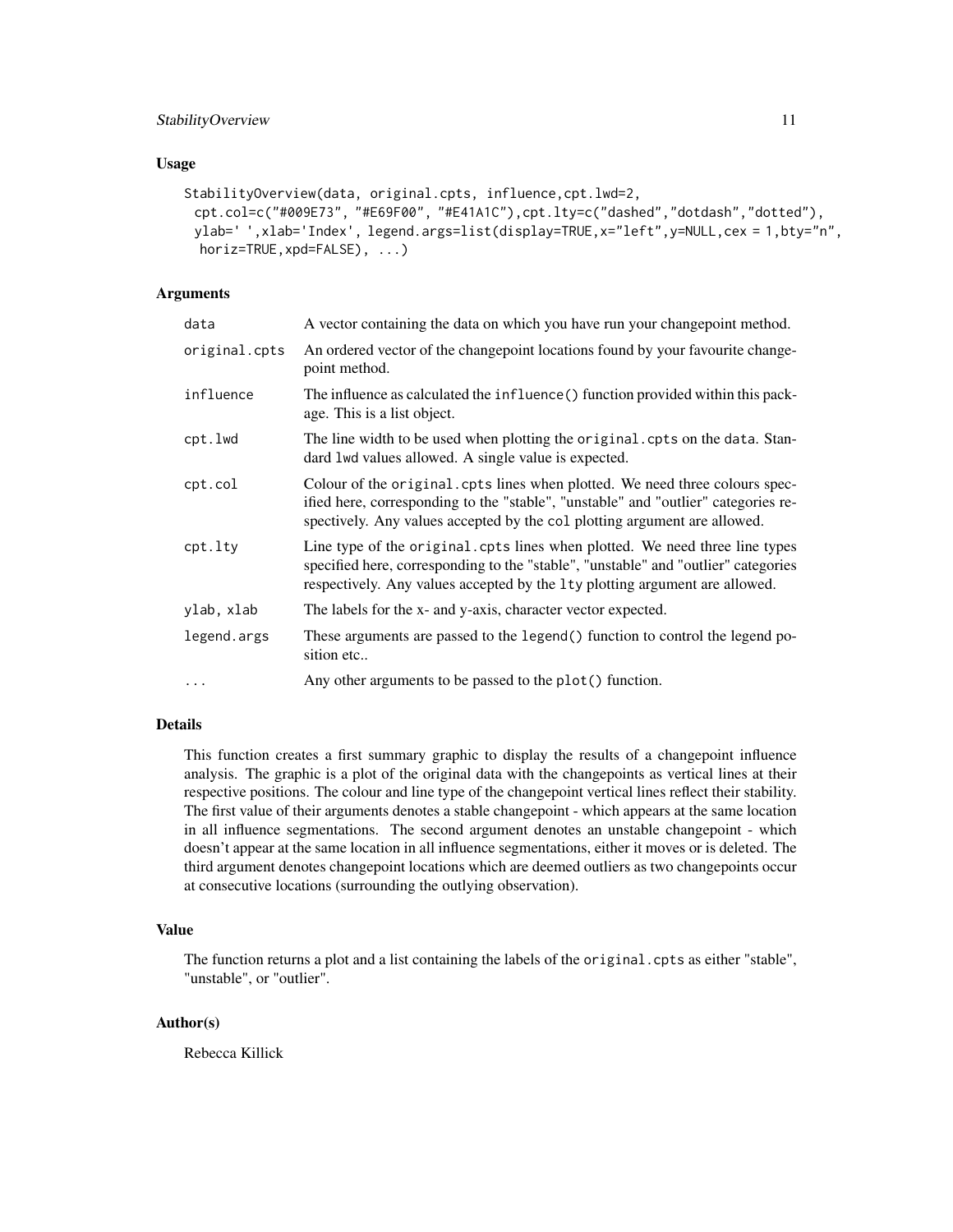#### <span id="page-11-0"></span>References

Wilms I, Killick R, Matteson DS (2021) Graphical Influence Diagnostics for Changepoint Models, *ArxiV: 2107.10572*

#### See Also

[influence](#page-0-0), [LocationStability](#page-6-1),[ParameterStability](#page-8-1),[InfluenceMap](#page-3-1)

#### Examples

```
#### Generate Simulated data example ####
set.seed(30)
x=c(rnorm(50),rnorm(50,mean=5),rnorm(1,mean=15),rnorm(49,mean=5),rnorm(50,mean=4))
xcpt = cpt.mean(x,method='PELT') # Get the changepoints via PELT
#### Get the influence for both delete and outlier options ####
x.inf = influence(xcpt)
#### Stability Dashboard ####
StabilityOverview(x,cpts(xcpt),x.inf,las=1,
 legend.args=list(display=TRUE,x="topright",y=NULL,cex=1.5,bty="n",horiz=FALSE,xpd=FALSE))
```
welldata *Welllog data*

#### Description

This data has been used in previous changepoint papers and is described and provided in "On-line inference for hidden Markov models via particle filters" by Fearnhead and Clifford in 2003. The data consists of measurements of the nuclear magnetic response of underground rocks.

Please note that this is the original data. The data analyzed in the majority of publications has been standardized and/or had the outliers removed. Papers typically only analyze a portion of the 4050 vector too.

#### Usage

welldata

#### Format

A vector of length 4050.

#### Source

https://doi.org/10.1111/1467-9868.00421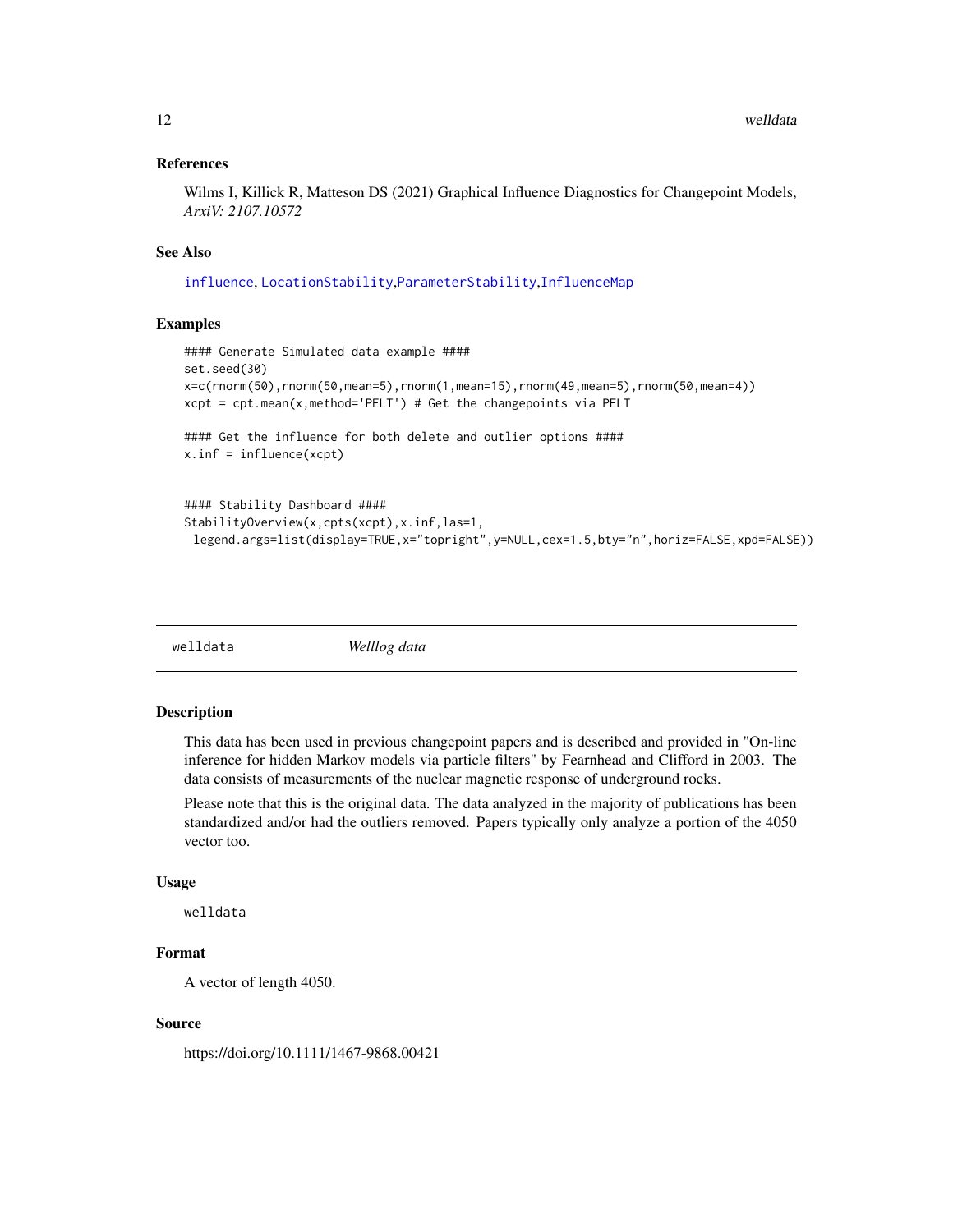#### welldata and the state of the state of the state of the state of the state of the state of the state of the state of the state of the state of the state of the state of the state of the state of the state of the state of t

#### Examples

```
#### Load the data in the R package changepoint.influence ####
data("welldata")
welllog = welldata[1001:2000]# Extract the mid section of the data as analyzed in other papers
n = length(welllog)
var = NULL; for (i in 30:1000){var[i]=var(welllog[(i-29):i])}
welllogs = welllog/sqrt(median(var, na.rm = TRUE))
# rescale the data to have unit variance across time,
# note that there may still be changes in variance across the series.
#### Apply PELT to the welllog data ####
out.PELT = cpt.mean(welllogs, method = 'PELT')
#### Calculate the influence measures ####
welllogs.inf = influence(out.PELT)
# the code extracts all the details of the original cpt.mean() function call
# and uses these in the calculation of the influence for the modified data.
#### Stability Dashboards ####
StabilityOverview(welllogs,cpts(out.PELT),welllogs.inf,las=1,ylab='Nuclear-Magnetic Response',
  legend.args=list(display=TRUE,x="bottomright",y=NULL,cex=1.5,bty="n",horiz=FALSE,xpd=FALSE))
# We can specify where the legend will sit in the graphic via the legend.args
# which are passed to the legend() function. We can also include additional
# arguments to pass to the plotting such as las=1 here.
#### Location Stability plot ####
exp.seg=LocationStability(cpts(out.PELT), welllogs.inf, type = 'Difference', cpt.lwd = 4, las = 1)
# Note that if the expected segmentation is not provided, it will be calcuated
# and then returned so that the user can avoid calculating this again in other plot calls.
#### Parameter Stability plot ####
ParameterStability(welllogs.inf, original.mean = rep(param.est(out.PELT)$mean,
  times=diff(c(0,out.PELT@cpts))), las = 1, ylab = 'Nuclear-Magnetic Response')
# Note that the original.mean argument is provided for each timepoint so is a length n vector.
#### Influence Map ####
welllogs.inf = influence(out.PELT, method = "delete")
inf.resid.del=InfluenceMap(cpts(out.PELT), welllogs.inf, data = welllogs, include.data = TRUE,
  ylab = 'Nuclear-Magnetic\n Response')
welllogs.inf = influence(out.PELT, method = "outlier")
inf.resid.out=InfluenceMap(cpts(out.PELT), welllogs.inf, data = welllogs, include.data = TRUE,
  ylab='Nuclear-Magnetic\n Response')
```